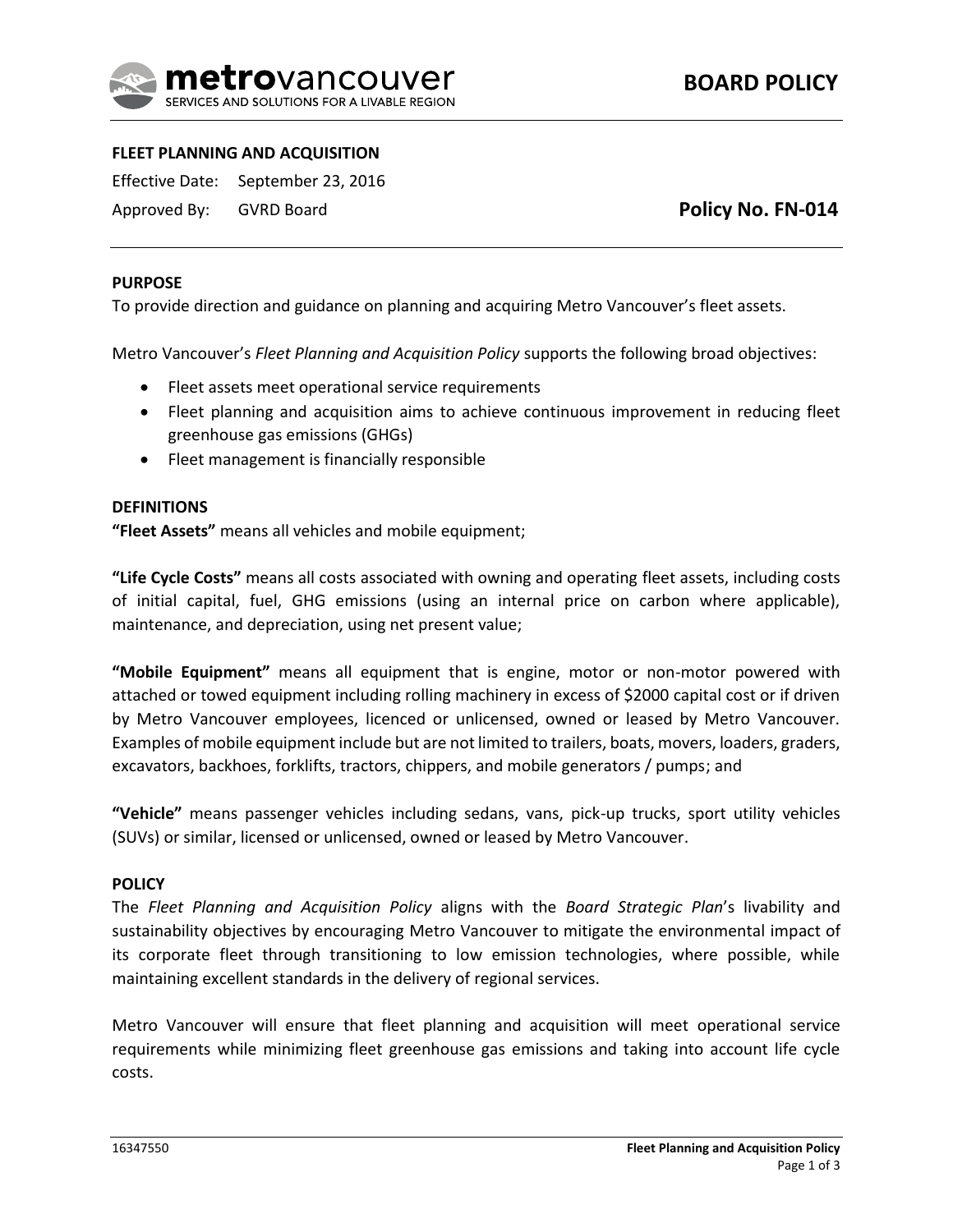Fleet planning, acquisition, monitoring, and reporting will be managed by Fleet Services within the Financial Services Department, in coordination with user groups, Air Quality and Climate Change Division, and the Energy Management Group.

# **1. Fleet Planning**

Metro Vancouver's Fleet Services, along with the user groups and the Air Quality and Climate Change Division, will undertake a comprehensive Fleet Planning Process for all new and replacement fleet assets that will aim to optimize the size of the overall fleet, ensure fleet assets are chosen to meet typical operational requirements and consider low emission technologies where operationally feasible.

# **Right-Sizing**

- a) Fleet services will conduct annual fleet utilization assessments in accordance with *Fleet Utilization Procedures* to optimize the size of Metro Vancouver's fleet while meeting operational needs. The assessments will include a process for identifying under-utilized assets so they can be reallocated or removed from the fleet.
- b) Fleet Services, in coordination with user groups, will conduct replacement assessments on current fleet assets to determine when assets are to be replaced, using the applicable *Fleet Assessment Procedures*. Each fleet asset will have assessment plans which considers age, kilometers, maintenance and repair costs, asset condition and utilization to determine replacement decisions.
	- i) Vehicles will be considered for replacement after eight years and/or when used over 200,000 km; and
	- ii) Mobile Equipment will be considered for replacement on a case-by-case basis based on consultation between Fleet Services and the user group.
- c) Requests for new fleet assets require the user group to complete and submit a Fleet Asset Business Case Form to Fleet Services. The business case must justify the additional fleet asset and demonstrate the operational need it is addressing. All requests are subject to verification and audit by Fleet Services.
- d) Fleet Services, in coordination with the user group, will ensure that new and replacement fleet assets are an appropriate size to carry out typical operational requirements.

## **Low Emission Technologies**

a) Fleet Services, in coordination with the Air Quality and Climate Change Division, will develop and annually update a *Low Emission Vehicle Standard.* For each applicable vehicle category, the *Low Emission Vehicle Standard* will create a hierarchy of most-preferred to leastpreferred technologies based on GHG emissions. The right-sizing process will identify the applicable vehicle category and typical operational requirements and the *Life Cycle Costing Tool* will determine which technology from the *Low Emission Vehicle Standard* will be selected for tendering.